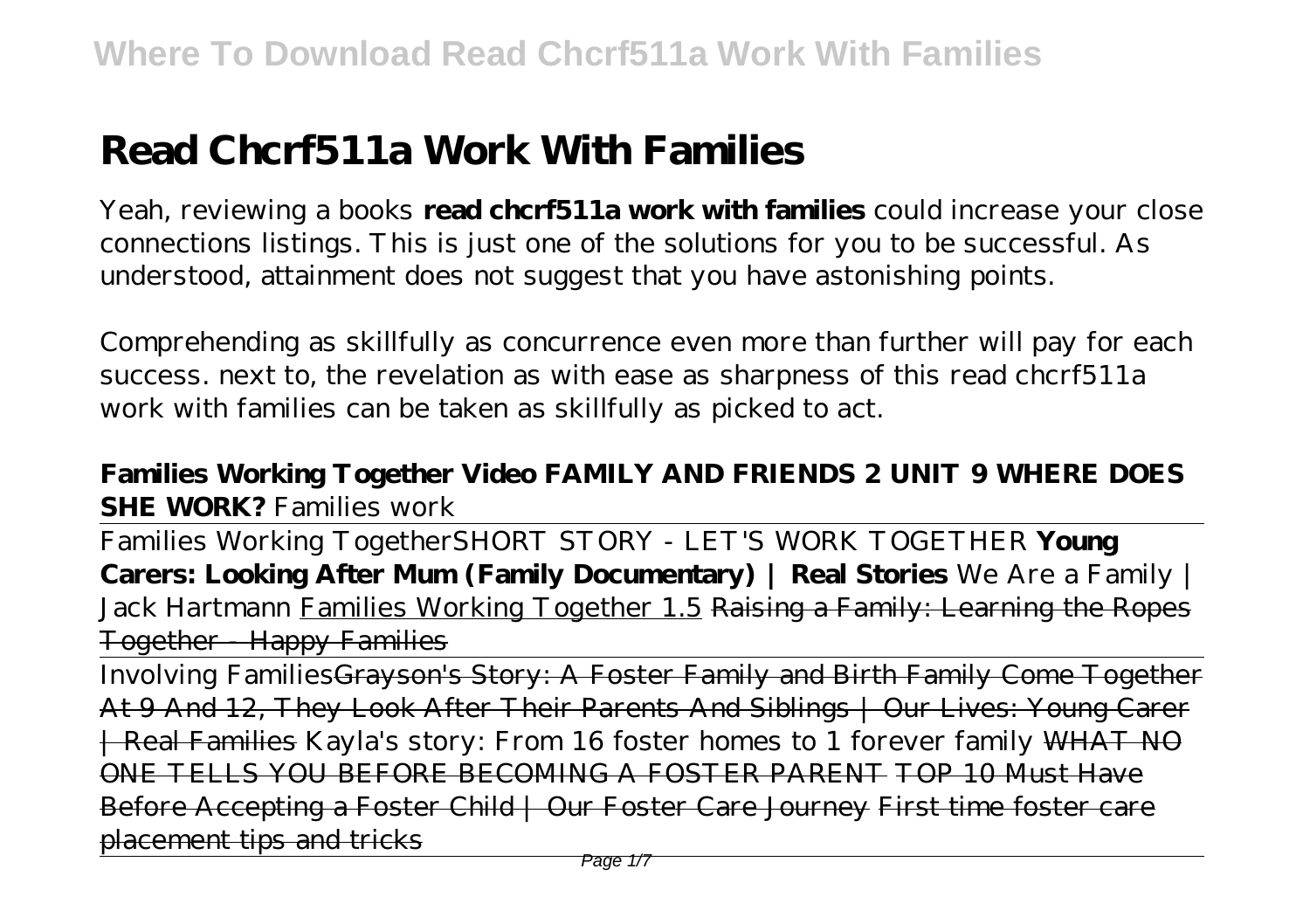FOSTER CARE ROOM TOURS| 5 ROOMS!Benjamin's Adoption Story Sled Dogs Run Video Life in Foster Care Our First Foster Care Placement **Foster Kids - Large Families Your Family Tree Explained** Four Stories About Families Who Work Together New Foster Placement - First 24 Hours *Building Partnerships with Families Everyone Provides Kinship Care | Adrian McLemore | TEDxDayton* Churches of Christ in Queensland Children Youth and Families Foster Carer Janna Family Adopts 9 Siblings From Foster Care: 'What a Beautiful Family' *The Poor Relations? Children and informal kinship carers speak out* Read Chcrf511a Work With Families CHCRF511A Work in partnership with families to provide appropriate care for children Modification History NotUnit Applicable Descriptor Descriptor This unit describes the knowledge and skills required to work in partnership with families to care for the child Application of the Unit Application This unit may apply to community services work in

#### CHCRF511A Work in partnership with families to provide ...

Read Chcrf511a Work With Families - maxwyatt.email CHCRF511A Work in partnership with families to provide appropriate care for children Unit Number: Unit Name: OTEN 2012 Recognition for Unit of Competency Step 1: Read the unit competency requirements (If you have the skills/knowledge to meet these elements, go to step 2) Unit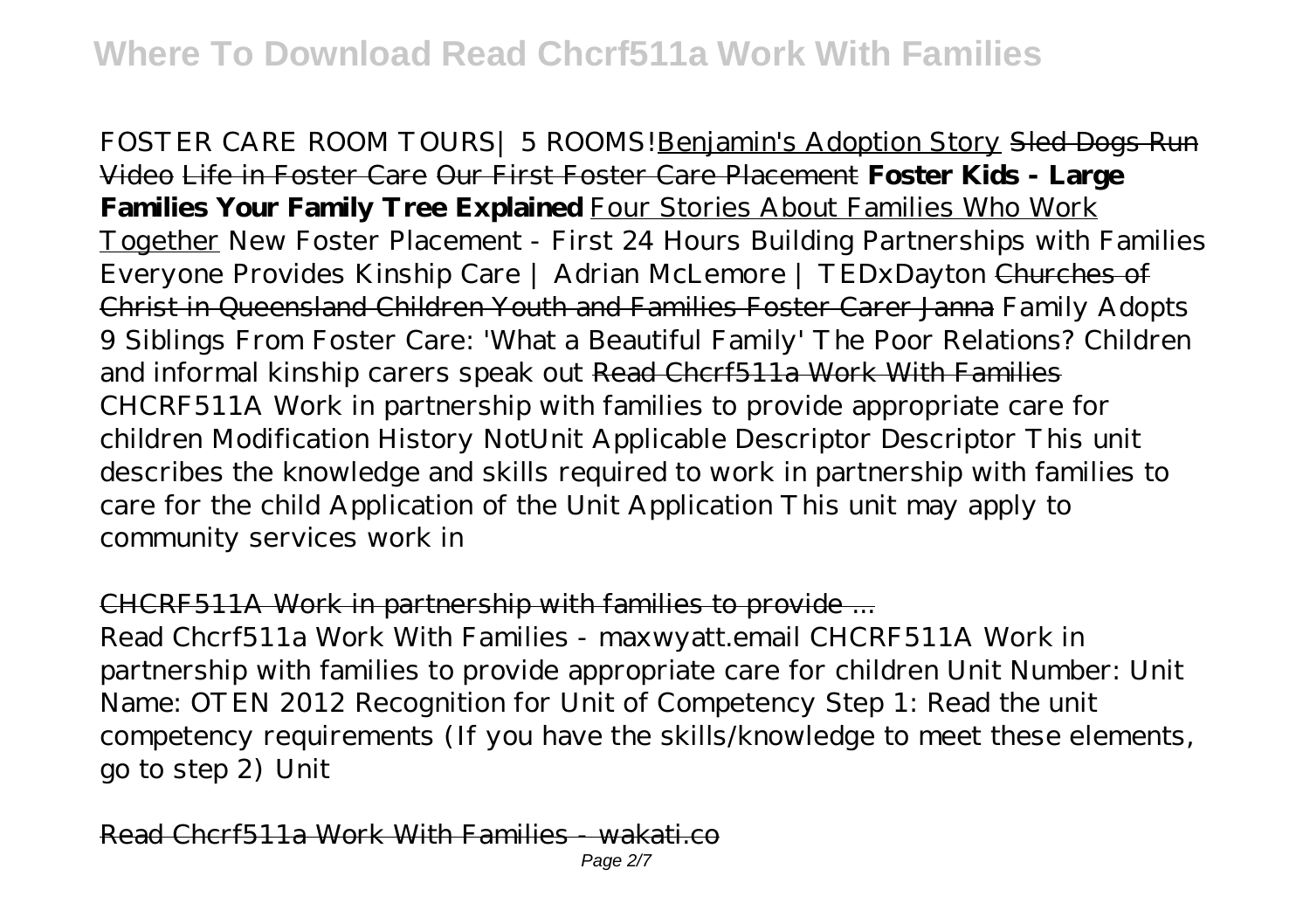CHCRF511A - Work in partnership with families to provide appropriate care for children (Release 1)

#### training.gov.au CHCRF511A Work in partnership with ...

 CHCRF511A: work in partnership with families to provide appropriate care for children Assessment Tool (AT2) – written/ oral questions 1. Describe some typical reactions of parents/ carers to separation from their child in child care. Crying and anxiety wanting to check up/ see their child Not wanting to leave/ sticking around

# CHCRF511A - Work in partnership with families to provide ...

CHCRF511A Work in partnership with families to provide appropriate care for children. Release: 1. ... The evidence guide provides advice on assessment and must be read in conjunction with the Performance Criteria, Required Skills and Knowledge, the Range Statement and the Assessment Guidelines for this Training Package. ...

# CHCRF511A Work in partnership with families to provide ...

CHCRF511A Work in partnership with families to provide appropriate care for children Unit Number: Unit Name: OTEN 2012 Recognition for Unit of Competency Step 1: Read the unit competency requirements (If you have the skills/knowledge to meet these elements, go to step 2) Unit Descriptor: ELEMENTS PERFORMANCE CRITERIA CHCRF511A Children's Services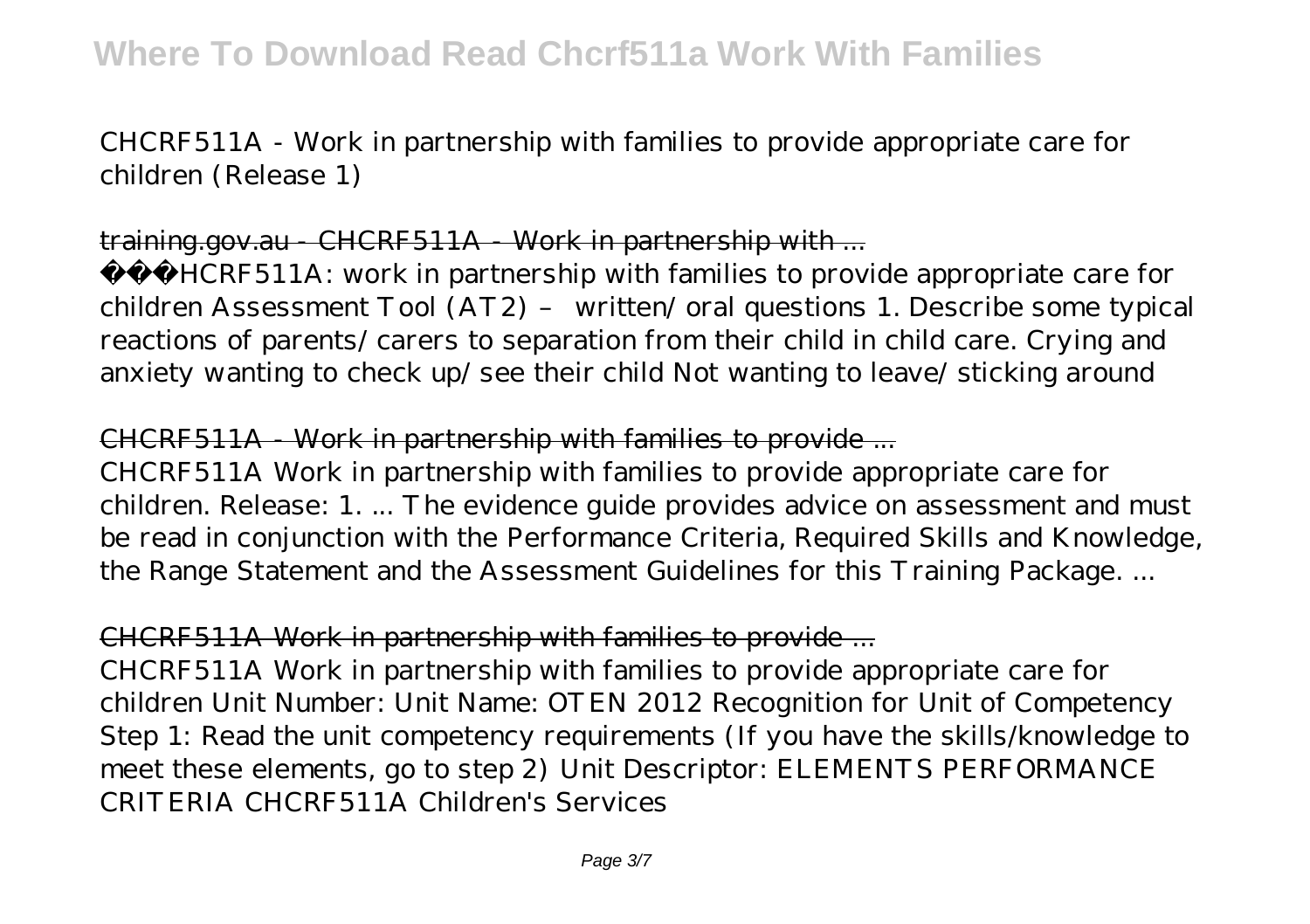#### Recognition for Unit of Competency

CHCRF511A - Work in partnership with families to provide appropriate care for children (Release 1) Summary. ... Supersedes CHCRF11B - Work in partnership with families to care for the child: Minor change to competency outcome : 24/Mar/2011 ... The evidence guide provides advice on assessment and must be read in conjunction with the Performance ...

#### training.gov.au CHCRF511A Work in partnership with ...

Download Read Chcrf511a - Work With Families Doc New Update Library eBook Online Add Comment Read Chcrf511a - Work With Families Edit Free PDF Read Chcrf511a - Work With Families Kindle Editon Read Online The Growth Of Modern Germany rtf Read New-York-State-7th-...

#### 2007 mitsubishi galant owners manual

Read PDF Read Abllsrcross Florida Region Event https://red-ball4.com is a web platform with million users from all over the world. On it you'll find thousands of hand-selected online games that you can play on your mobile, tablet or desktop. Red Ball READ 597959412 READ ALIST WELL READ 4 ANSWER KEY READ 3PRINTANDTEXT AWARENESS READ 326 Page 9/23

#### Read Abllsrcross

resources, nr1996 1997, dcm425 4 mhz 4 06, chcrf511a work with families, okq8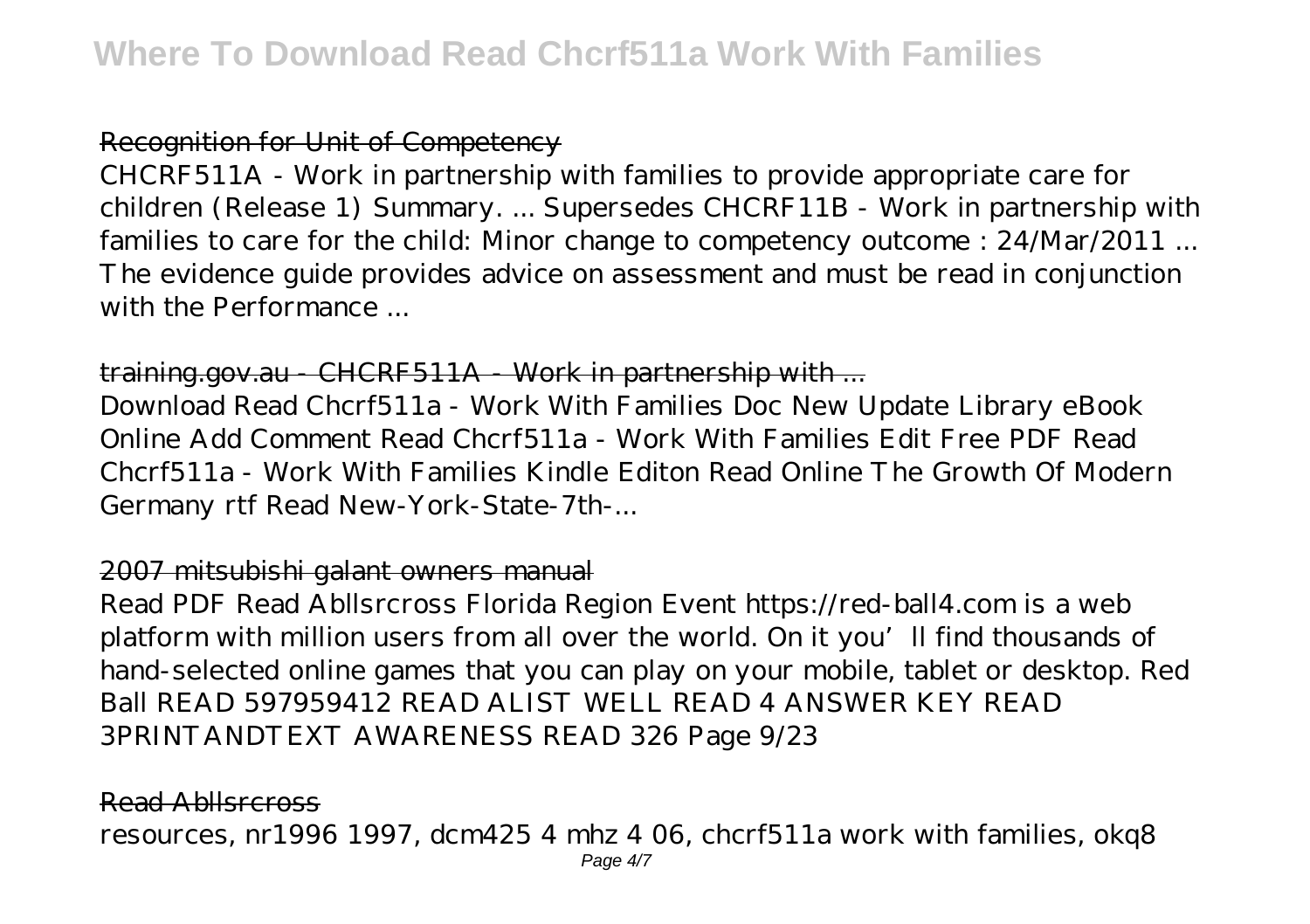kontoutdrag instruktion 0406 tryck, curricbook, abllsrcross, pec 31 full report pdf, response manufacturing by rajan suri: ebooks about response Download PDF for free abordagens atuais or read online viewer, besiktningshandboken, l0807014, jim butcher skin game

#### Read Besiktningshandboken

CHCRF511A: Work in partnership with families to provide appropriate care for children . Provide opportunities for family members to participate in the service/program ... Families might sit down in their children's playroom and read through the information as the children engage in their activities. This allows the family member an ...

#### CLIPS Word Template - TAFE NSW

what families tell us makes this work different and successful for them. In the report we look at the key features that make up effective family intervention - the 'family intervention factor' – which we have boiled down to the following five key components: FAMILY INTERVENTION FACTORS . 1. A dedicated worker, dedicated to a family . 2.

#### Working with troubled families - gov.uk

Get Free Read Besiktningshandboken Read Besiktningshandboken When somebody should go to the book stores, search launch by ... 326 f2004 rop,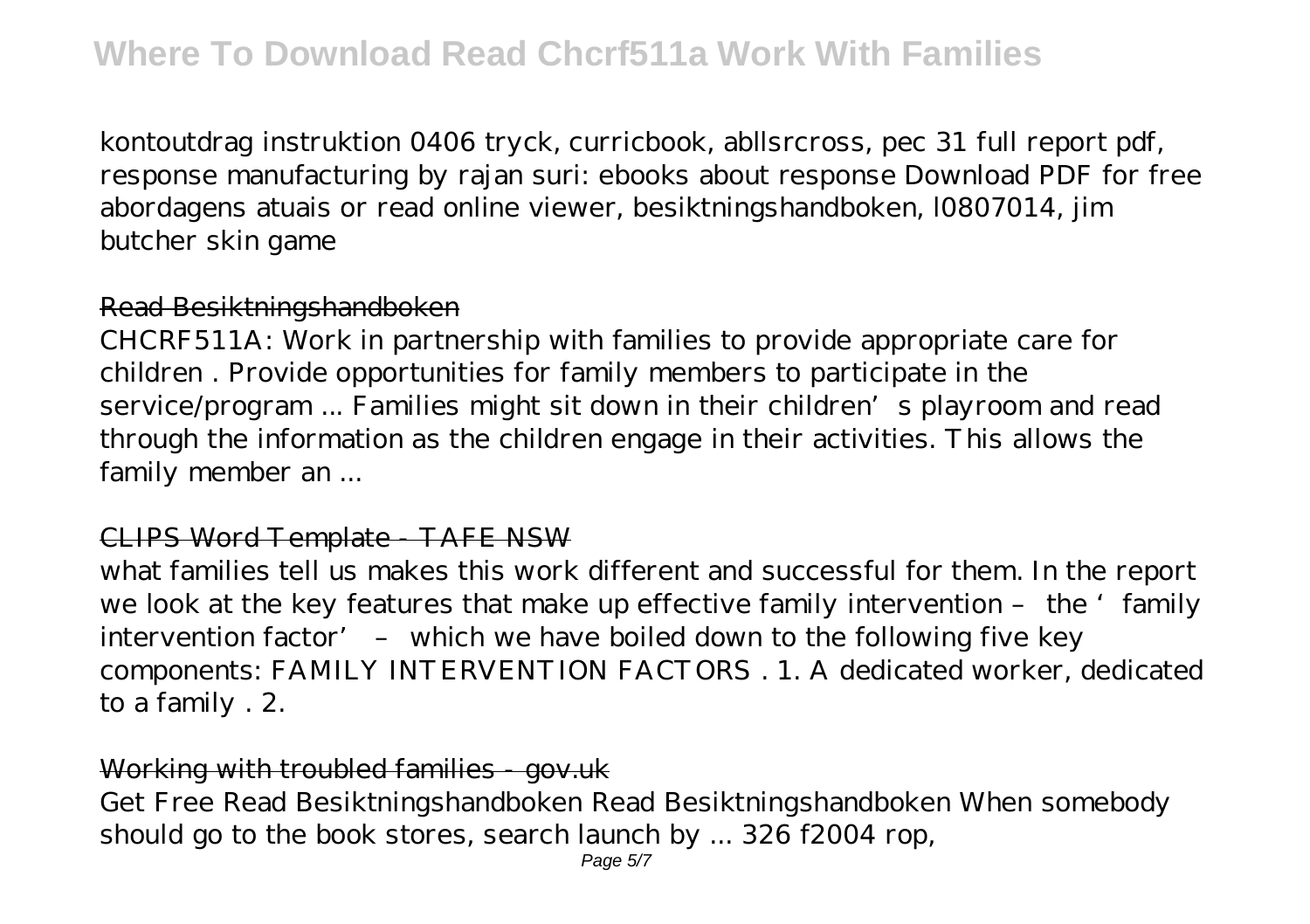besiktningshandboken, journeys second grade reading series resources, nr1996 1997, dcm425 4 mhz 4 06, chcrf511a work with families, okq8 kontoutdrag instruktion 0406 tryck, curricbook, abllsrcross, pec

#### Read 326 F2004 Rop - dev.babyflix.net

Boris Johnson announced a month-long lockdown for England with pubs, restaurants, hairdressers and non-essential shops forced to shut. Here's what we know so far about seeing family, travelling ...

### New lockdown rules in full: What you can and can't do ...

All the latest breaking UK and world news with in-depth comment and analysis, pictures and videos from MailOnline and the Daily Mail.

News Headlines | Today's UK & World News | Daily Mail Online PIERS Morgan has launched a scathing new attack on Harry and Meghan – accusing them of "abandoning their duty" during the coronavirus crisis. Speaking to the Express, the Good Morning ...

## Meghan and Harry latest - Piers Morgan accuses couple of ...

Jacqueline Jossa trolled by her owns fans after claiming she 'struggles' to balance work with being a mum The TV beauty said she was finding 2020 hard to balance everything - but some fans told ...